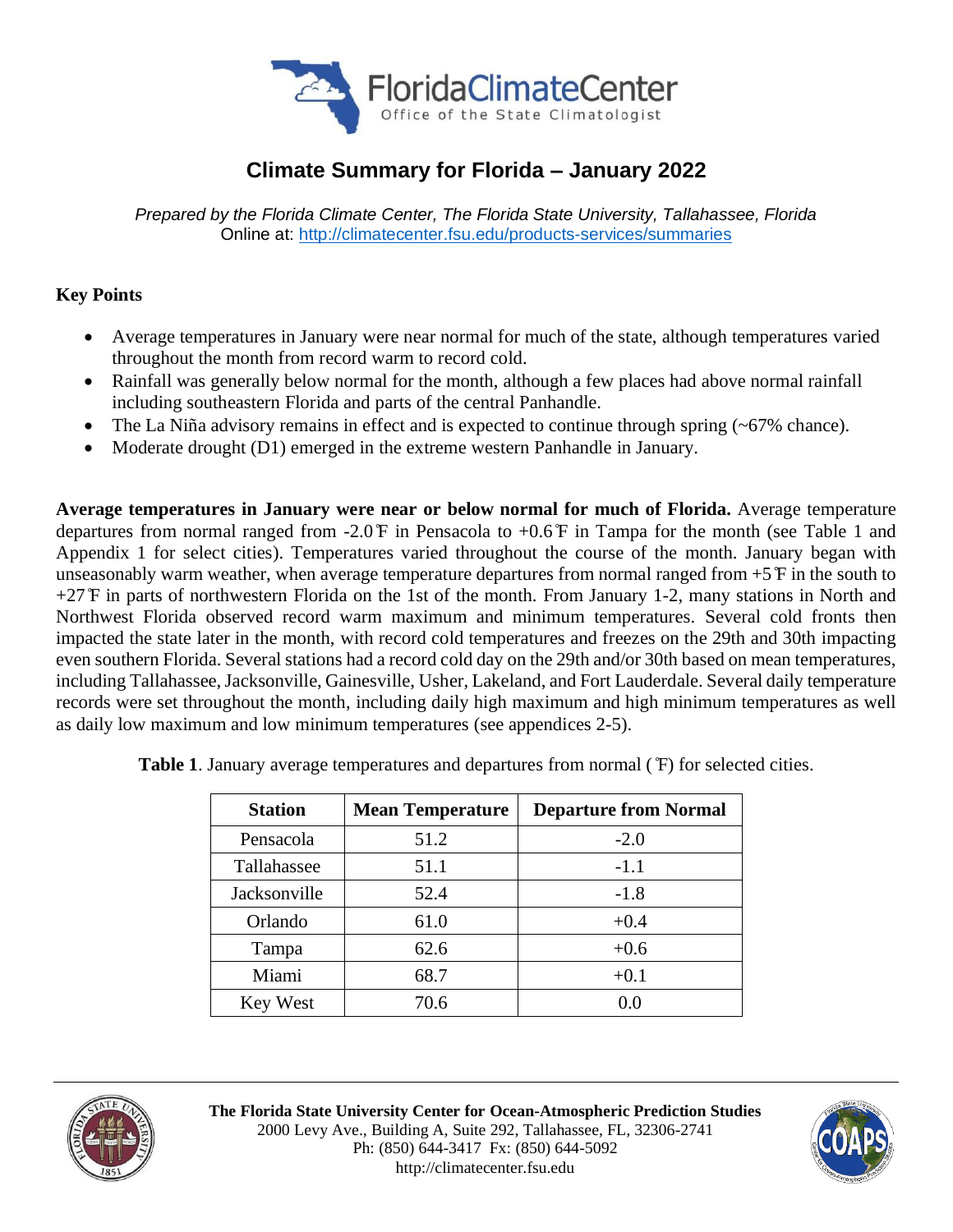**Rainfall totals in January were below average for much of the state**. The monthly precipitation departures from normal ranged from -2.90 inches in Pensacola to +4.15 inches in Miami (Table 2 and Appendix 1). Most places across the state recorded a precipitation deficit for the month, except for parts of the central Panhandle region and southeastern Florida (Figure 1). The Cape Florida station at Key Biscayne recorded its wettest January on record, with 7.58 inches total, and Fort Lauderdale Beach had its second wettest January on record with 6.49 inches of rainfall for the month.

| <b>Station</b> | <b>Total Rainfall</b> | <b>Departure from Normal</b> |
|----------------|-----------------------|------------------------------|
| Pensacola      | 2.13                  | $-2.90$                      |
| Tallahassee    | 4.34                  | $-0.07$                      |
| Jacksonville   | 1.18                  | $-2.10$                      |
| Orlando        | 0.92                  | $-1.56$                      |
| Tampa          | 1.46                  | $-1.19$                      |
| Miami          | 5.98                  | $+4.15$                      |
| Key West       | 1.64                  | $-0.19$                      |

**Table 2**. January precipitation totals and departures from normal (inches) for selected cities.

**Figure 1.** A graphical depiction of the monthly rainfall departure from normal (in inches) for January (courtesy of NOAA).

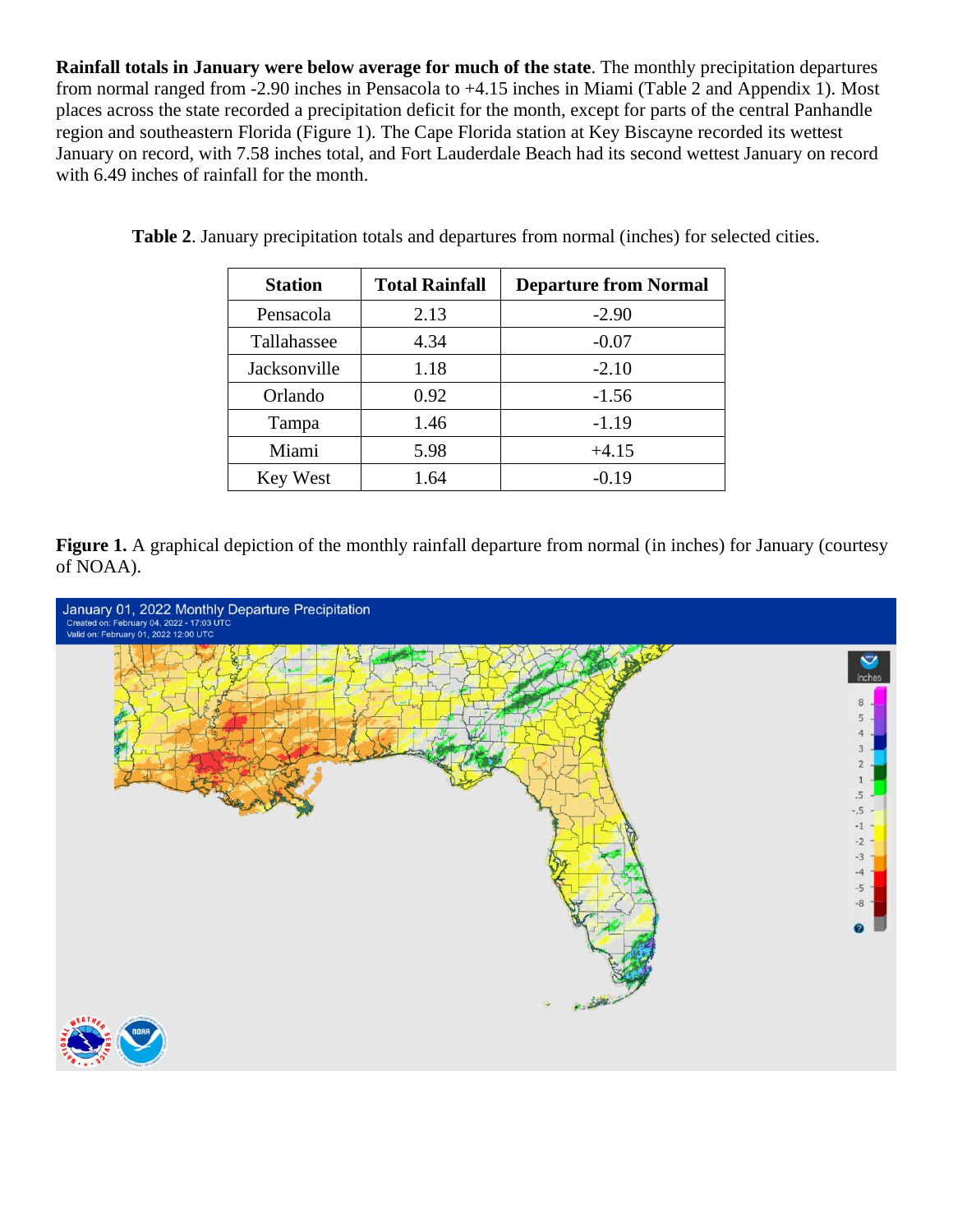### **La Niña Advisory Continues.**

La Niña conditions, the cool phase of the ENSO climate pattern, continued in the tropical Pacific Ocean in January. According to the latest official NWS update, La Niña is likely to continue into the Northern Hemisphere spring (67% change during March-May) and then possibly transition to ENSO-neutral late spring/early summer (51% chance during April-June 2022).

# **Hazardous Weather Events in January.**

According to the Local Storm Reports issued by the local National Weather Service offices serving Florida, there were 345 individual local reports of hazardous weather events recorded across the state during the month of January 2022 (see Table 4 for a breakdown by event type). Several reports of coastal flooding were reported in Taylor and Dixie Counties on the 3rd. On the 10th, 2-inch sized hail was reported in St. Lucie west of Fort Pierce. Several tornadoes associated with heavy thunderstorms moved through southwest Florida on the 16th, with 6 tornadoes reported in Collier, Lee and Charlotte Counties, including an EF2 tornado in Fort Myers. The tornadoes resulted in three injuries and localized damage.

**Table 4.** Breakdown of storm reports submitted in Florida during the month of January (compiled from Iowa State University/Iowa Environmental Mesonet).

| <b>Report Type</b>              | <b>Number of Reports</b> |
|---------------------------------|--------------------------|
| <b>Flash Flood</b>              |                          |
| <b>Coastal Flood</b>            | q                        |
| Heavy Rain                      | 3                        |
| Hail                            |                          |
| Dense Fog                       |                          |
| Marine Thunderstorm Wind        | 55                       |
| Non-Thunderstorm Wind Gust      | 187                      |
| Non-Thunderstorm Wind Damage    |                          |
| Tornado/Waterspout/Funnel Cloud | 13/3/0                   |
| <b>Thunderstorm Wind Damage</b> | 20                       |
| Thunderstorm Wind Gust          | 41                       |
| Lightning                       |                          |

### **Drought-Related Impacts.**

2022 began with abnormally dry conditions (D0) across much of the Panhandle. By mid-month, moderate drought conditions (D1) emerged in the extreme western Panhandle, according to the U.S. Drought Monitor. By the end of the month, abnormally dry conditions were alleviated in some parts of the Panhandle; however, moderate drought persisted but remained confined to the western Panhandle (1.36% area) and abnormally dry conditions remained across parts of the eastern Panhandle and Big Bend regions (15.93% area) (Figure 2).

As of January 31, the Lake Okeechobee water level was 14.94 ft. above sea level (Feet-NGVD29**)**, which is above the average for this time of the year. The water level remained above average throughout the month. At the first of the month, the water level was around 15.50 ft. above sea level.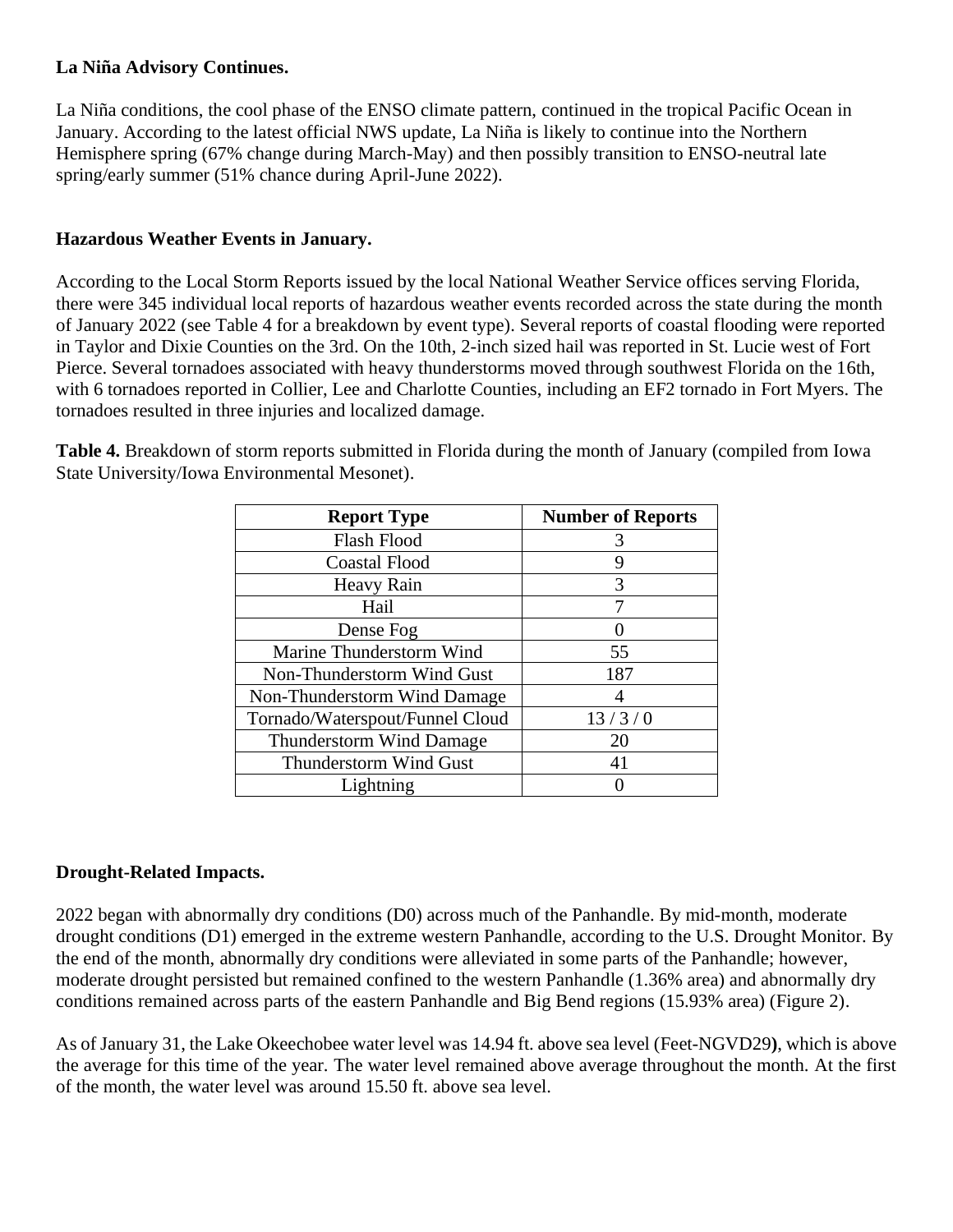

#### **Agriculture-Related Impacts.**

During the month of January, Florida cattle and pasture conditions continued to be mostly fair to good. Dry conditions and several frost events were reported during the month, which caused some damage to cover crops, fruits and vegetables. Sugarcane planting and harvest progressed well. Several citrus fruits were harvested, and several vegetable crops were marketed. For more information, consult the [Crop Progress –](https://usda.library.cornell.edu/concern/publications/fq977t77k) State Stories, which are produced monthly December through March.

|  |  |  |  |  | Appendix 1. Additional January departures from normal data for select Florida locations (source: NWS). |  |
|--|--|--|--|--|--------------------------------------------------------------------------------------------------------|--|
|--|--|--|--|--|--------------------------------------------------------------------------------------------------------|--|

| <b>Station</b>         | Average<br>Temperature (°F) | <b>Departure from</b><br>Normal $(^{\circ}F)$ | <b>Total Rainfall (in.)</b> | <b>Departure from</b><br>Normal (in.) |
|------------------------|-----------------------------|-----------------------------------------------|-----------------------------|---------------------------------------|
| Gainesville            | 54.0                        | $-0.8$                                        | 0.88                        | $-2.41$                               |
| Sarasota               | 62.0                        | $-0.4$                                        | 0.44                        | $-2.35$                               |
| Melbourne              | 61.4                        | $-1.9$                                        | 1.44                        | $-1.19$                               |
| Fort Myers             | 65.7                        | $+1.0$                                        | 2.05                        | $-0.38$                               |
| <b>West Palm Beach</b> | 66.3                        |                                               | 2.27                        | $-1.20$                               |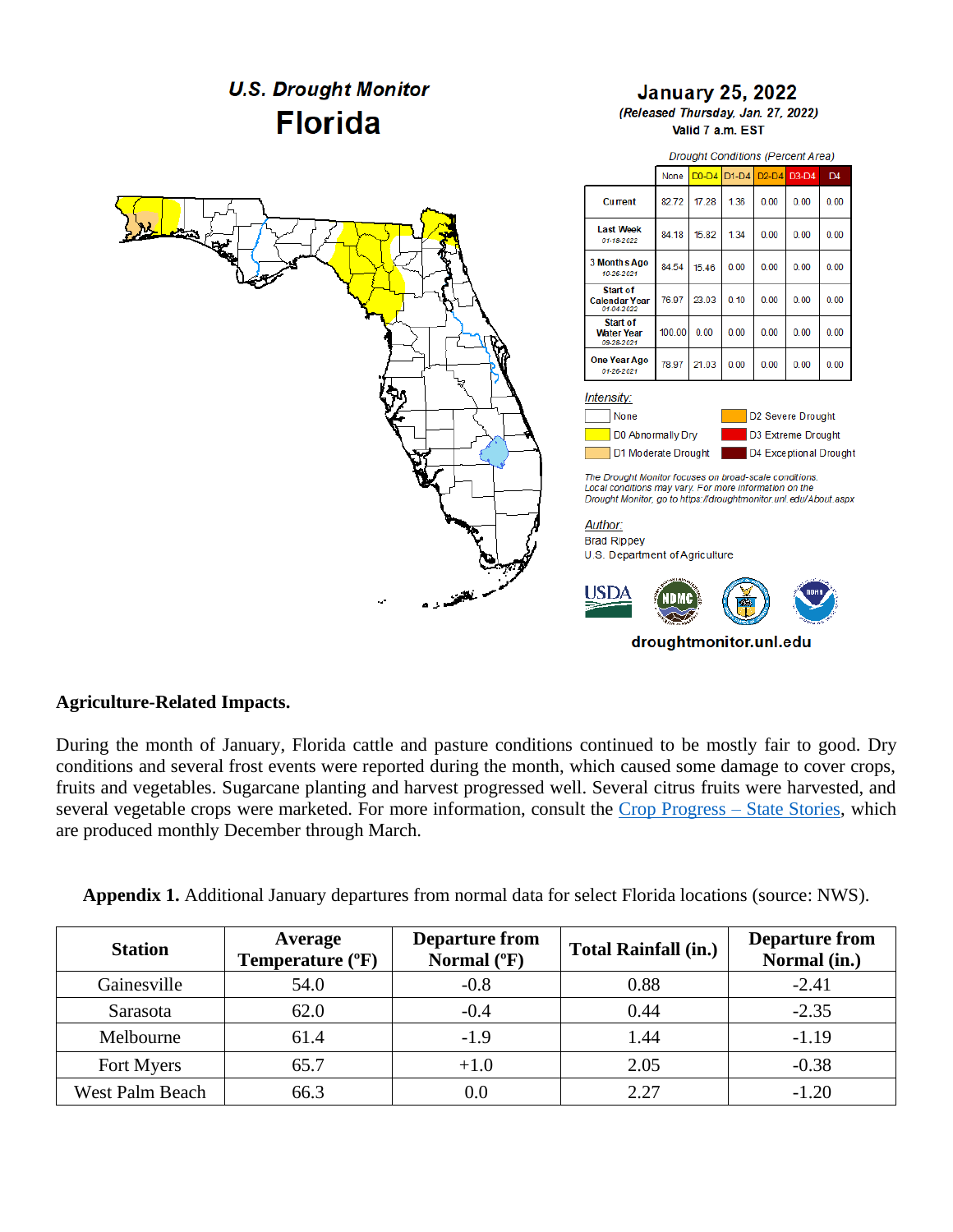| Appendix 2. Select daily record high maximum temperatures broken or tied during January (compiled from |        |  |
|--------------------------------------------------------------------------------------------------------|--------|--|
|                                                                                                        | NOAA). |  |

| <b>Location</b>    | <b>Date</b>    | Record (°F) | <b>Broken/Tied</b> | Last       |
|--------------------|----------------|-------------|--------------------|------------|
| Chipley            |                | 82          | <b>Broken</b>      | 80 in 2020 |
| Clermont           |                | 86          | <b>Broken</b>      | 85 in 2019 |
| Jacksonville Beach | 1              | 82          | <b>Broken</b>      | 81 in 1975 |
| Marianna           | 1              | 84          | <b>Broken</b>      | 80 in 2019 |
| Vero Beach         |                | 85          | <b>Broken</b>      | 84 in 1989 |
| Key West           | $\mathbf 1$    | 86          | <b>Broken</b>      | 85 in 2016 |
| Orlando            |                | 85          | Tied               | 85 in 2021 |
| Crestview          |                | 82          | <b>Broken</b>      | 78 in 2019 |
| Jacksonville Beach | $\overline{2}$ | 85          | <b>Broken</b>      | 80 in 2006 |
| Titusville         | $\overline{2}$ | 84          | Tied               | 84 in 2016 |
| Marianna           | $\overline{2}$ | 83          | <b>Broken</b>      | 80 in 2017 |
| Key West           | $\overline{2}$ | 86          | <b>Broken</b>      | 84 in 2020 |
| Jacksonville       | $\overline{2}$ | 84          | <b>Broken</b>      | 82 in 2017 |
| Pensacola          | $\overline{2}$ | 78          | <b>Broken</b>      | 77 in 2006 |
| Tallahassee        | $\overline{2}$ | 83          | <b>Broken</b>      | 80 in 1996 |
| <b>Cross City</b>  | 3              | 81          | Tied               | 81 in 1974 |
| Niceville          | 3              | 76          | <b>Broken</b>      | 75 in 1965 |
| Quincy             | 3              | 83          | <b>Broken</b>      | 79 in 1996 |
| Wewahitchka        | 3              | 80          | <b>Broken</b>      | 78 in 1966 |
| Key West           | $\overline{7}$ | 85          | <b>Broken</b>      | 84 in 2007 |
| Pensacola          | 9              | 76          | <b>Broken</b>      | 75 in 1972 |
| Clermont           | 10             | 84          | <b>Broken</b>      | 83 in 2013 |
| Punta Gorda        | 10             | 86          | <b>Broken</b>      | 84 in 2013 |
| Fort Myers         | 10             | 87          | <b>Broken</b>      | 86 in 1975 |
| Key West           | 26             | 86          | <b>Broken</b>      | 83 in 1975 |
| Fort Lauderdale    | 31             | 83          | Tied               | 83 in 1957 |

**Appendix 3.** Select daily record high minimum temperatures broken or tied during January (compiled from NOAA).

| <b>Location</b>    | Date                        | Record $(^{\circ}F)$ | <b>Broken/Tied</b> | Last       |
|--------------------|-----------------------------|----------------------|--------------------|------------|
| Chipley            |                             | 69                   | <b>Broken</b>      | 65 in 2019 |
| Jacksonville Beach |                             | 73                   | <b>Broken</b>      | 68 in 2021 |
| Niceville          |                             | 69                   | <b>Broken</b>      | 63 in 2019 |
| Marianna           |                             | 71                   | <b>Broken</b>      | 67 in 2019 |
| Key West           |                             | 77                   | Tied               | 77 in 2016 |
| Crestview          |                             | 74                   | <b>Broken</b>      | 68 in 2019 |
| Pensacola          |                             | 73                   | <b>Broken</b>      | 68 in 2019 |
| Chipley            | $\mathcal{D}_{\mathcal{L}}$ | 72                   | <b>Broken</b>      | 65 in 2019 |
| Jacksonville Beach | 2                           | 70                   | <b>Broken</b>      | 68 in 2021 |
| Niceville          | $\overline{2}$              | 70                   | <b>Broken</b>      | 66 in 2019 |
| Panama City        | っ                           | 72                   | <b>Broken</b>      | 68 in 2006 |
| Perry              | $\overline{2}$              | 72                   | <b>Broken</b>      | 69 in 2021 |
| Venice             | $\overline{2}$              | 72                   | <b>Broken</b>      | 68 in 2021 |
| Gainesville        | っ                           | 68                   | <b>Broken</b>      | 65 in 2006 |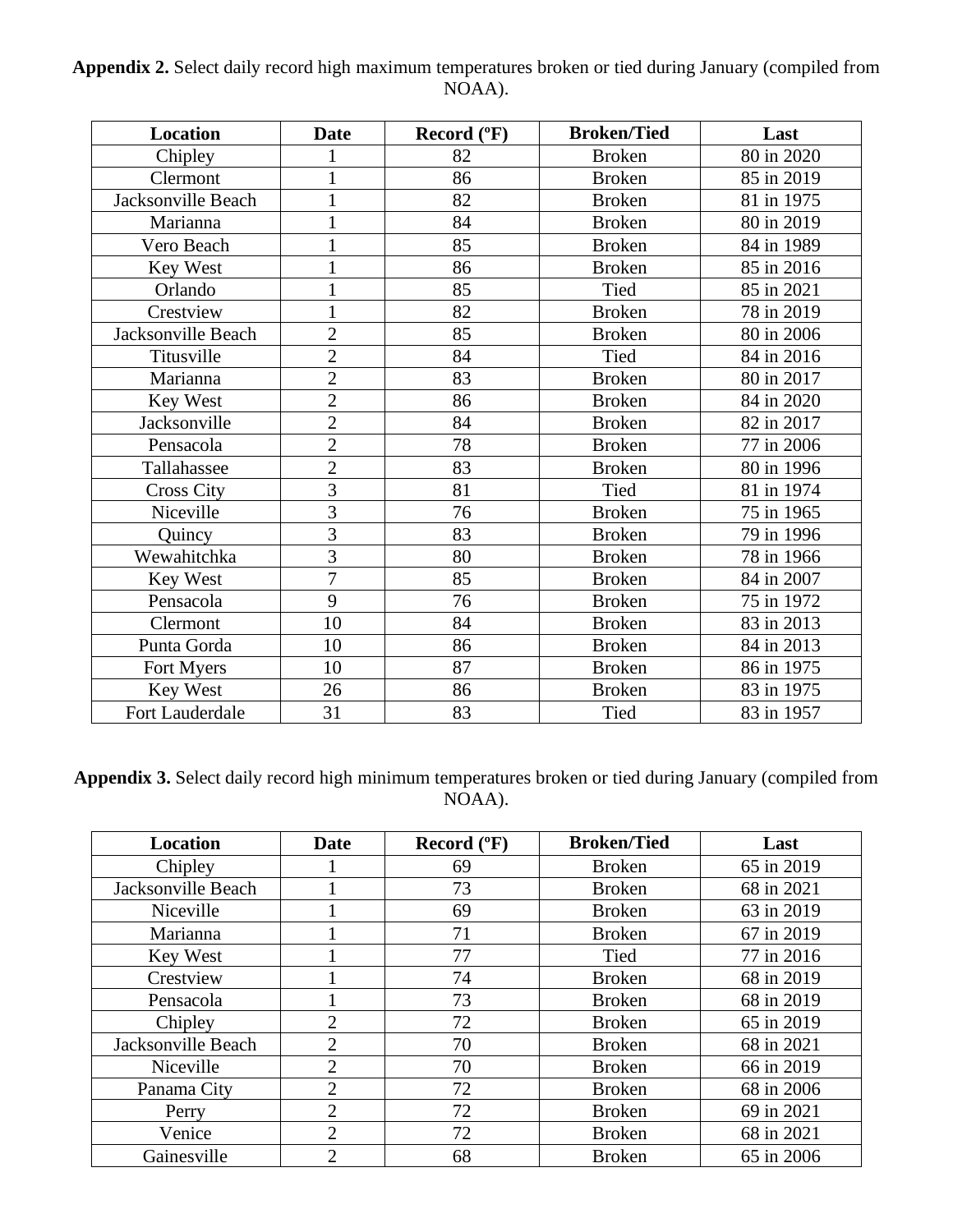| Fort Myers         | 2              | 70 | <b>Broken</b> | 68 in 2021 |
|--------------------|----------------|----|---------------|------------|
| Key West           | 2              | 77 | <b>Broken</b> | 76 in 2017 |
| Tampa              | $\overline{2}$ | 71 | <b>Broken</b> | 69 in 2021 |
| Tallahassee        | 2              | 67 | Tied          | 67 in 2006 |
| Jacksonville       | 2              | 63 | Tied          | 63 in 2021 |
| West Palm Beach    | 8              | 73 | Tied          | 73 in 1993 |
| Daytona Beach      | 9              | 68 | <b>Broken</b> | 65 in 2013 |
| Fort Lauderdale    | 9              | 75 | <b>Broken</b> | 73 in 2013 |
| Hialeah            | 9              | 72 | <b>Broken</b> | 71 in 1964 |
| Jacksonville Beach | 9              | 67 | <b>Broken</b> | 63 in 1993 |
| Vero Beach         | 9              | 72 | <b>Broken</b> | 67 in 2013 |
| Key West           | 9              | 77 | <b>Broken</b> | 76 in 2013 |
| Ochopee            | 26             | 65 | <b>Broken</b> | 62 in 2012 |
| <b>Key West</b>    | 26             | 77 | <b>Broken</b> | 74 in 1957 |

**Appendix 4.** Select daily record low maximum temperatures broken or tied during January (compiled from NOAA).

| <b>Location</b>    | <b>Date</b> | Record $(^{\circ}F)$ | <b>Broken/Tied</b> | Last       |
|--------------------|-------------|----------------------|--------------------|------------|
| Marianna           | 21          | 45                   | <b>Broken</b>      | 46 in 2020 |
| Crestview          | 21          | 40                   | <b>Broken</b>      | 44 in 1978 |
| Niceville          | 22          | 38                   | <b>Broken</b>      | 42 in 1961 |
| Marianna           | 22          | 44                   | <b>Broken</b>      | 48 in 2014 |
| Jacksonville       | 22          | 44                   | <b>Broken</b>      | 48 in 1961 |
| Lisbon             | 23          | 46                   | <b>Broken</b>      | 48 in 1985 |
| Mayo               | 23          | 42                   | <b>Broken</b>      | 46 in 1987 |
| Panama City        | 23          | 45                   | <b>Broken</b>      | 48 in 1987 |
| <b>Usher Tower</b> | 23          | 46                   | <b>Broken</b>      | 54 in 2011 |
| Deland             | 29          | 47                   | <b>Broken</b>      | 53 in 1973 |
| Melbourne          | 30          | 52                   | <b>Broken</b>      | 54 in 2007 |
| <b>Usher Tower</b> | 30          | 47                   | Tied               | 47 in 2014 |
| Perrine            | 31          | 62                   | <b>Broken</b>      | 69 in 2014 |

**Appendix 5.** Select daily record low minimum temperatures broken or tied during January (compiled from NOAA).

| <b>Location</b>             | Date | Record $(^{\circ}F)$ | <b>Broken/Tied</b> | Last       |
|-----------------------------|------|----------------------|--------------------|------------|
| Wewahitchka                 | 23   | 22                   | <b>Broken</b>      | 24 in 2011 |
| Deland                      | 29   | 16                   | <b>Broken</b>      | 20 in 1940 |
| Ochopee                     | 29   | 39                   | <b>Broken</b>      | 40 in 2011 |
| <b>Archbold Bio Station</b> | 30   | 21                   | <b>Broken</b>      | 23 in 2007 |
| Perrine                     | 30   | 38                   | <b>Broken</b>      | 43 in 2017 |
| <b>Plant City</b>           | 30   | 27                   | <b>Broken</b>      | 28 in 1900 |
| Wauchula                    | 30   | 25                   | <b>Broken</b>      | 28 in 1978 |
| Miles City                  | 30   | 34                   | <b>Broken</b>      | 39 in 2007 |
| Marianna                    | 30   | 22                   | <b>Broken</b>      | 24 in 2014 |
| Fort Myers                  | 30   | 35                   | Tied               | 35 in 1978 |
| Vero Beach                  | 30   | 30                   | <b>Broken</b>      | 35 in 1955 |